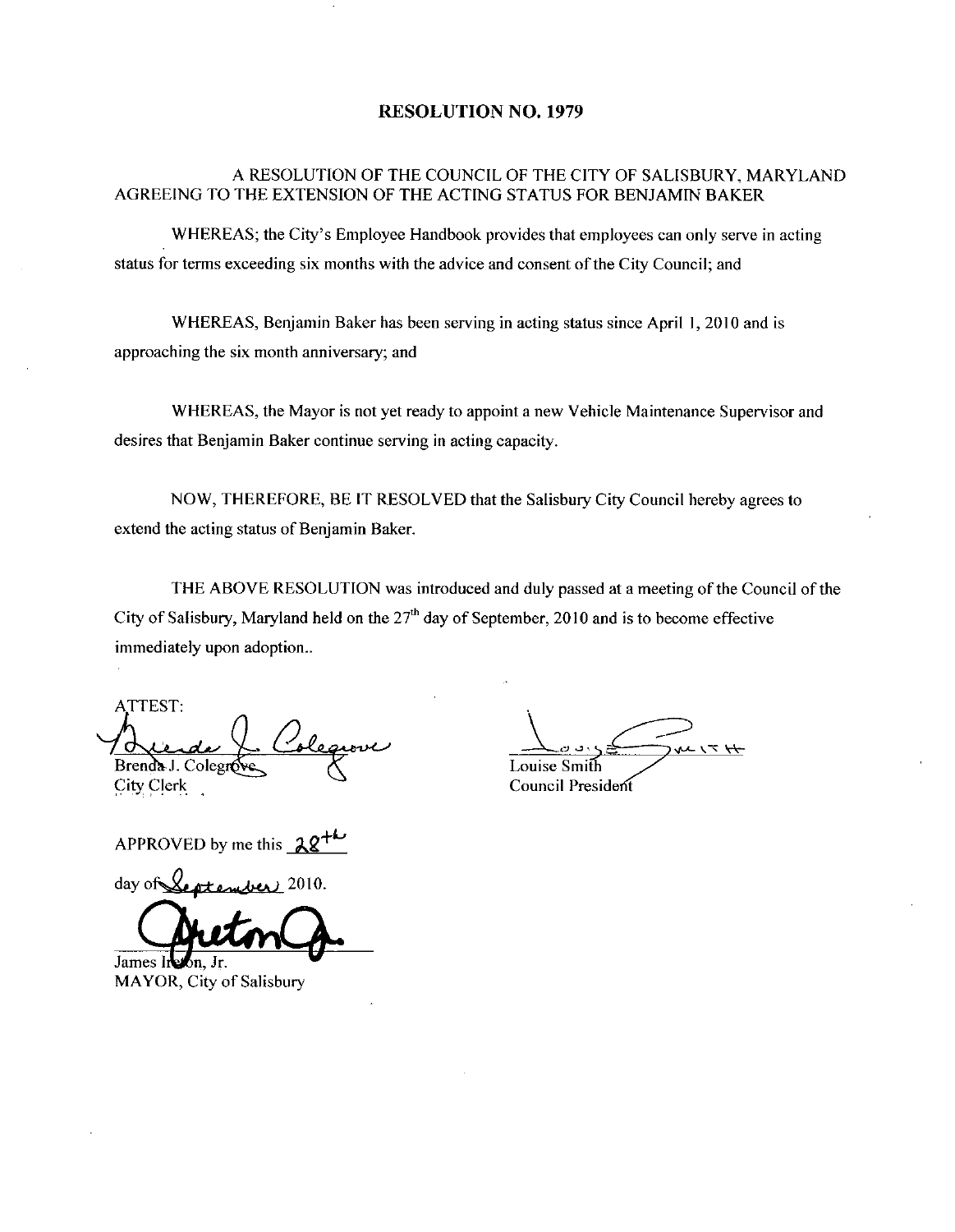## INTER

# OFFICE MEMO

## Office of the Mayor

To:<br>From: **City Council**<br>John R. Pick<br>Extension of From: John R. Pick **Subject:** Extension of  $A\mathcal{L}$ ting Status – Acting Vehicle Maintenance Supervisor Date: September 22, 2010

We request approval of the attached resolution extending the Acting Status of Acting Vehicle Maintenance Supervisor Ben Baker. The Public Works Director is not yet ready to begin the recruitment We request approval<br>Maintenance Supervi<br>and selection process and selection process to fill this position.

cc: Mayor Ireton Lore' Chambers Teresa Garner Pam Oland Brenda Colegrovc